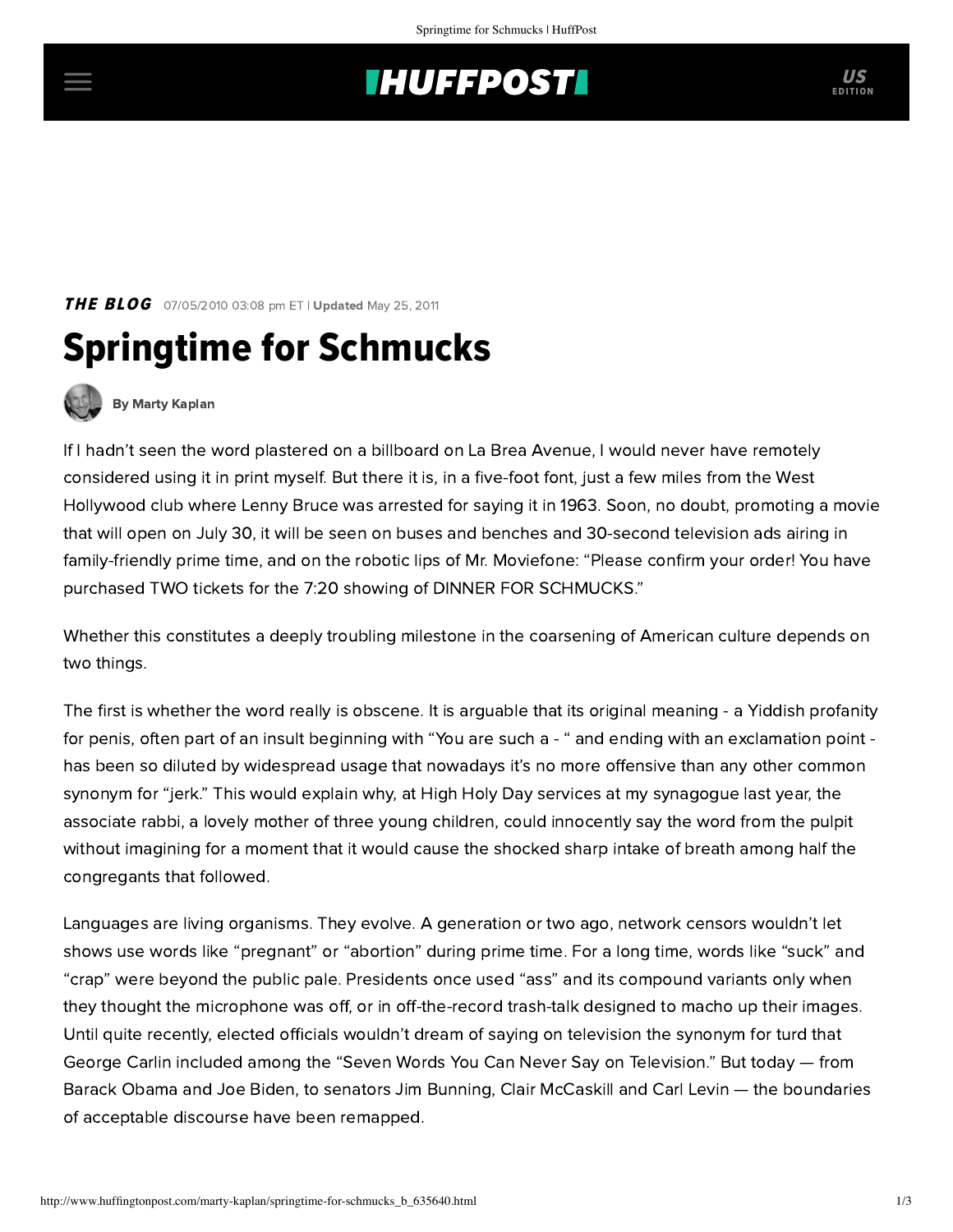## Springtime for Schmucks | HuffPost

Is a pushback against profanity-creep as laughable as King Canute telling the tide to stop? Is it pretty much inevitable that dirty words will migrate from the mouths of radio shock-jocks to the mouths of babes and the billboards of La Brea? After all, if the definition of dirty is socially constructed, there's no reason it can't be socially reconstructed, and that includes the judges and watchdogs who map and patrol these borders. I don't think we've suddenly found ourselves on a linguistic slippery slope. That's where language always is, and it's up to the perennial culture wars - in which everyone, not just the puritans, has the right to play a part - to ceaselessly keep sorting this stuff out.

The second issue here is how much any of this matters. Is civilization really imperiled if bad words - that is, somebody's idea of bad words, words that kids and parents hear and use every day — are tolerated or glamorized in pop culture and the public sphere?

I'm inclined to argue the counter to that. Some nights, on shows like The Daily Show with Jon Stewart and South Park, it seems as though every fourth word has four letters beginning with f. (They're bleeped out, but that hardly matters; if anything, the faux-censorship only adds to their punch.) Those shows provide some of the most caustic and devastating satire that the media offer these days. Reining in their language would only further prove their point about the hypocrisy of the cultural arbiters and correctness nannies on both left and right.

Saying this doesn't commit me to defending hate speech. Speech can be misogynist, homophobic or anti-Semitic whether or not it's potty-mouthed. Nor am I dismissing the intent of parents who want to raise their kids in a culturally safe harbor, though it strikes me that the filtering necessary to accomplish that these days amounts to the renunciation of electricity, travel, news, entertainment and every other risk of secular contamination.

In 2007, The Onion [reported](http://www.theonion.com/articles/mel-brooks-starts-nonprofit-foundation-to-save-wor,2316/) that Mel Brooks was starting a foundation to save the word schmuck. He revealed some startling poll results: "Only 23 percent of men know what schmuck means, and only 1.2 percent of these men are under the age of 78. If such trends continue, ... by 2011, such lesser-used terms as 'imbecile,' 'dummy,' 'schlub,' and 'contemptible ne'er-do-well' will all surpass schmuck, which is projected to completely disappear by the year 2020." The [Facebook page](http://www.facebook.com/group.php?gid=94906113858) supporting his campaign, it must be admitted, has at this writing attracted only 64 members.

The Mel Brooks-Onion "Schmucks for Schmucks" crusade makes me laugh. So why was I startled to see the word on a billboard and hesitant about repeating it in print? Probably because - like a lot of people, I suspect - I don't like confronting the fact that most of the strictures hammered into me when I was a kid turn out to be cultural and political, rather than natural and eternal. It's so much more comforting to believe that our rules are transcendent instead of tribal, that our morals aren't just mores. Life would be so much easier if the social contract didn't have to be renegotiated every 20 minutes, if the sanctions said to be written in stone weren't actually written on earth.

It's perfectly appropriate for me, or anyone, to declaim the moving of the profanity goalposts, and to try to push them back. That's what being in the cultural and political fray is all about. The key is not to confuse dismay with righteousness, not to equate satire with sinfulness, not to criminalize boundary-testing, not to